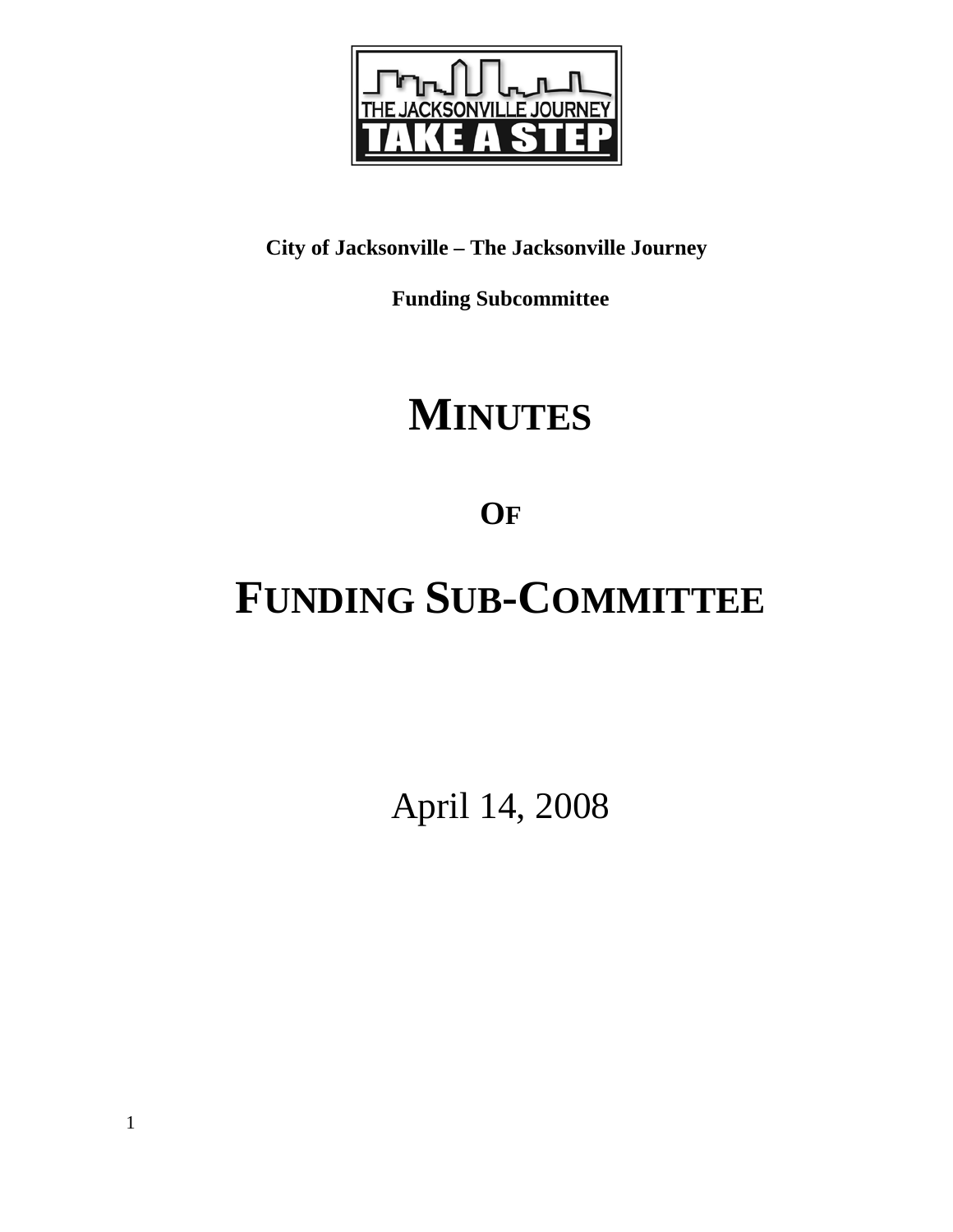# **The Jacksonville Journey –**

## **Funding Sub-Committee**

## **April 14, 2008**

## **8:30 a.m. Meeting**

**PROCEEDINGS before the Jacksonville Journey – Funding Sub-Committee, taken on Monday, April 14, 2008, Edward Ball Building, 8th Floor, Room 851 – 214 N. Hogan Street, Jacksonville, Duval County, Florida commencing at approximately 8:30 a.m.** 

**Funding Subcommittee** 

**Tom Petway, Chair John Baker, Member Ed Burr, Member Gary Chartrand, Member Laurie Dubow, Member John Falconetti, Member Marty Fiorentino, Member Chris Hand, Member Mike Hightower, Member Ashton Hudson, Member Howard Korman, Member Gasper Lazzara, Member Susan Lehr, Member Sherry Magill, member Michael Munz, Member John Thrasher, Member Nina Water, Member**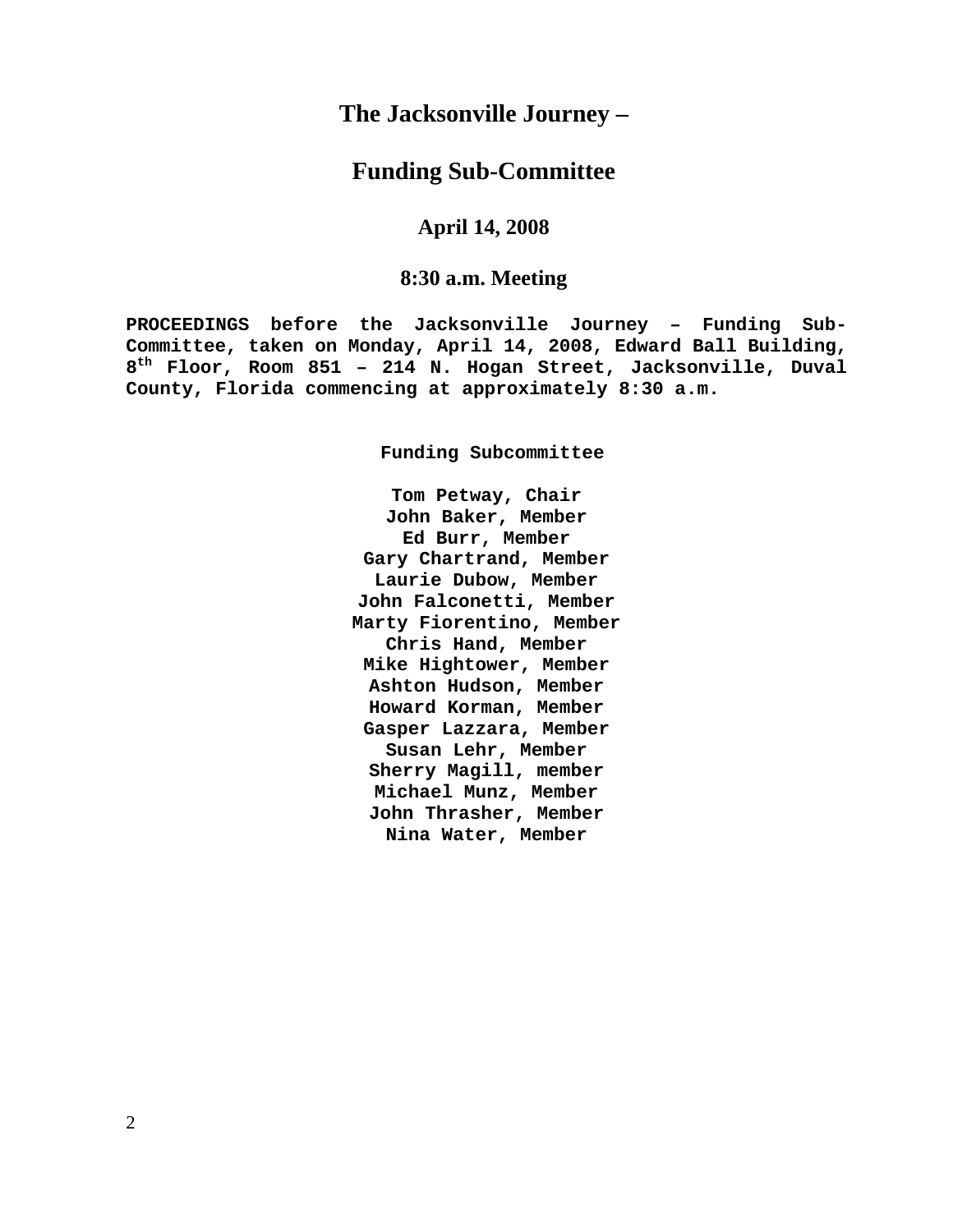### **APPEARANCES**

**COMMITTEE CHAIRS & MEMBERS:** TOM PETWAY, CHAIR JOHN BAKER, MEMBER ED BURR, Member LAURIE DUBOW, Member JOHN FALCONETTI, Member CHRIS HAND, Member ASHTON HUDSON, Member GARY CHARTRAND, Member HOWARD KORMAN, Member SHERRY MAGILL, Member MICHAEL MUNZ, Member NINA WATERS, Member JOHN COXWELL, Chair W.C. GENTRY, Chair AUDREY MORAN, Chair PAUL PEREZ, Chair TONY BOSELLI, Chair

#### **ABSENTEE MEMBERS:**

MIKE HIGHTOWER, Member MARTY FIORENTINO, Member SUSAN LEHR, Member JOHN THRASHER, Member WILL KETCHUM, Chair

#### **STAFF:**

Susie Wiles Brad Thoburn Kerri Stewart Pam Markham Adam Hollingsworth Susan Pelter Misty Skipper Kandi Begue Rachelle Sundy Anna Bradley Wight Greger

#### **OTHERS PRESENT:**

The Honorable Betty Holzendorf Ed Pratt-Dannals Sheriff John Rutherford Various Members of the Press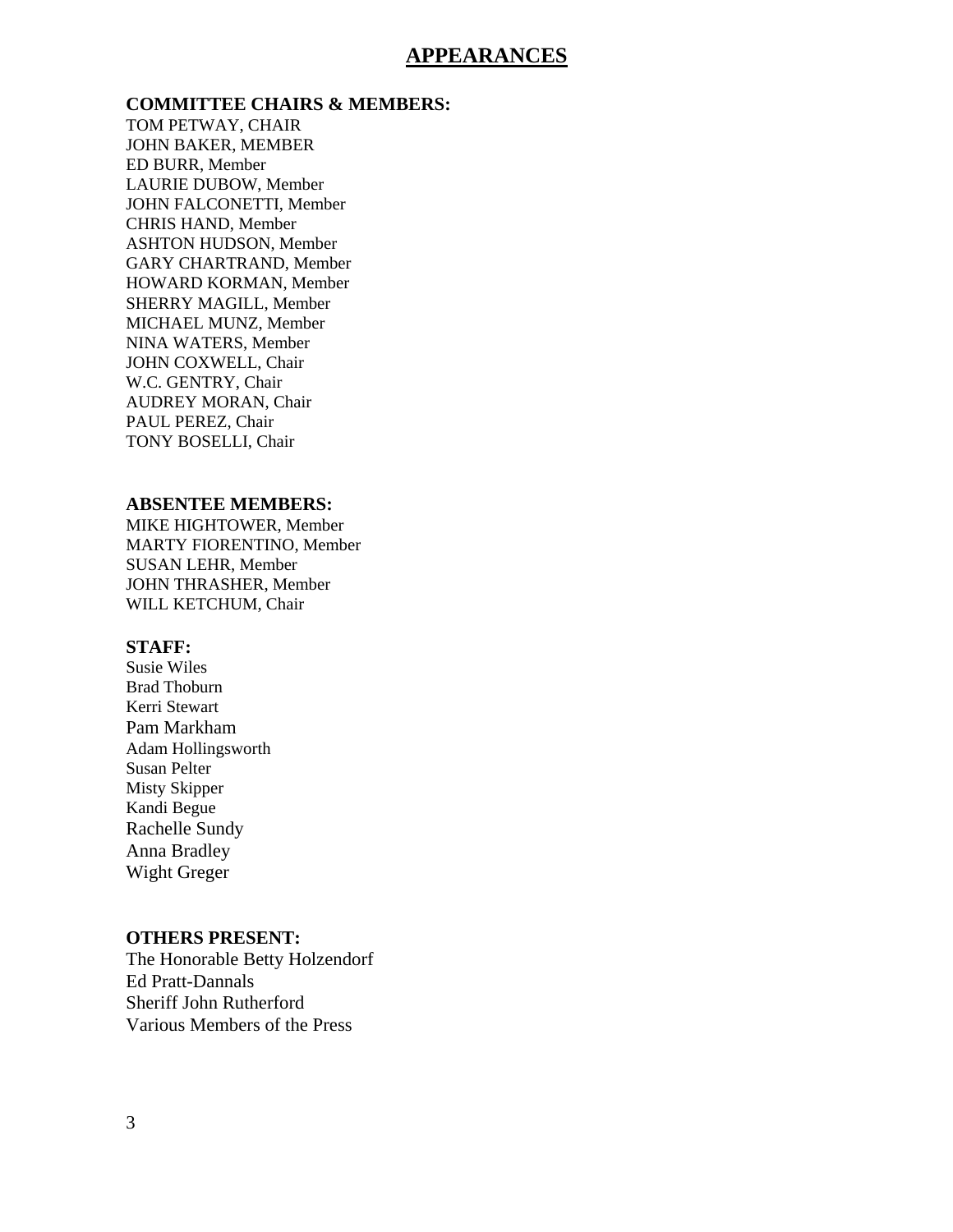Funding Sub-Committee 8:30 a.m.

**Call to Order and Comments.** Tom Petway, Chair, called the meeting to order at approximately 8:45 a.m.

#### **1. Purpose of Meeting.**

Discuss the Mayor's crime initiative, *The Jacksonville Journey – Take a Step* Funding Sub-committee.

#### **2. Discussion Items**

Chairman Petway opened the meeting by welcoming the members of the Funding sub-committee and reviewing the housekeeping notes. He reminded the group that we operate under the Sunshine Law. He then noted that the purpose of the meeting was not to judge the recommendations they would hear from each sub-committee, nor would they prioritize them – the only action would be to vote to accept them.

Chairman Petway then turned the meeting over to Ms. Wight Greger to discuss the Community Development Block Grants. Ms. Greger's presentation can be found on the website at www.coj.net; click on the Jacksonville Journey icon and go to meetings, agendas and minutes. At the conclusion, Ms. Greger reaffirmed the availability of \$1.8 million dollars that could be utilized to fund some of the committee recommendations and that the strategies of the Journey proposals meet the requirements of the HUD guidelines of CDBG Funding for future funding under the 2008/2009 budget. Mr. Munz made a motion to accept the funding proposals and it was seconded by Dr. Magill (with an assurance that such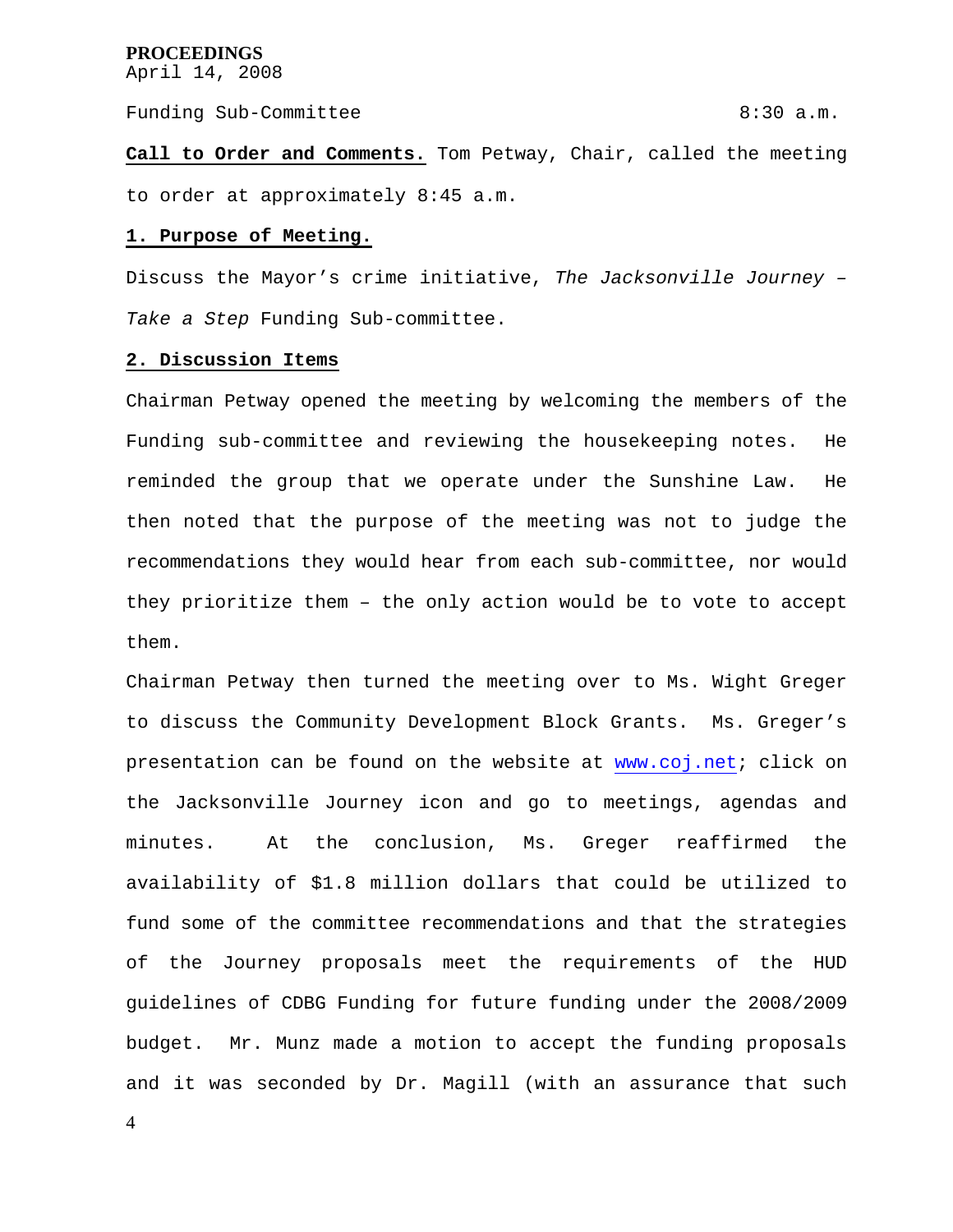action in 2008/2009 would not be taking program dollars from existing successful program providers.

#### **Motion Passed – 11-0**

Chairman Petway thanked Ms. Greger and turned the meeting over to Ms. Susie Wiles to discuss Federal funding. Ms. Wiles referred to a letter by the law firm of Patton Boggs, and notes that it is a reasonable assessment of what programs will be funded. She further notes that the President has indicated he will veto earmarks and the push is to put these programs into the agency budgets. Ms. Wiles then asked Adam Hollingsworth to speak to the funding issues that impacts the State level.

Mr. Hollingsworth noted that the Hogan proposal would be up for a vote during the day  $(14<sup>th</sup>)$ , but it appears the proposal is, in effect, dead and will not be on the ballot in November. He notes that if anything passes, it will be one of two vehicles – the legislature could pass a revenue cap on local governments, but he notes that the chances of any passage is very slim. The  $2^{nd}$ proposal by Barney Barnett requires a two-thirds vote to raise existing taxes or to propose new taxes. It appears that this may pass; although it may not have all the votes to do so.

Mr. Hollingsworth then provided a brief overview of three pieces of legislation that are up for review:

- 1) Red-Light Camera Legislation: Currently has passed two committees, and has a 50/50 chance of passage – this will probably be a 2009 issue.
- 2) Children's Zones: The Speaker supports a \$1 Million Grant to Duval County – the bill is currently moving through the

5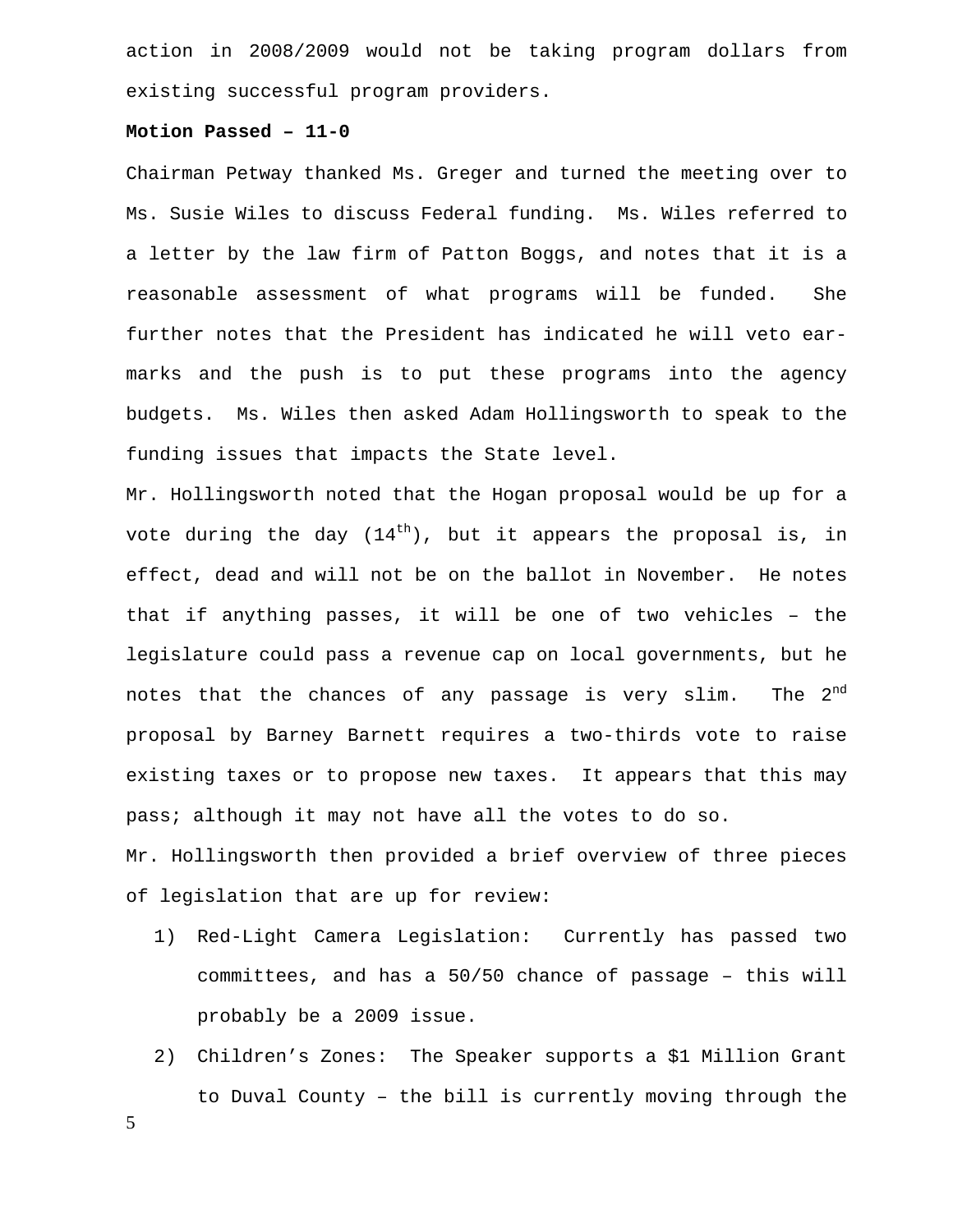Senate – the feeling is that since the Speaker supports the bill, there is a good chance of passage. No projection of how the grant will be allocated.

3) The Sheriff and Mayor recently made a request to the Governor's office regarding overtime funding – the work on this request is on-going.

Chairman Petway thanked Mr. Hollingsworth for his diligence in keeping the sub-committee informed on these very important issues; and then noted that the next phase of the meeting would focus on the sub-committee recommendations that would be presented to the Funding Sub-Committee. It should be noted, all recommendations can be found on the website at www.coj.net; click on the Jacksonville Journey icon and review under minutes; agendas; meetings.

#### Law Enforcement – Chairman Paul Perez

Chairman Perez reviewed the recommendations of the Law Enforcement Subcommittee.

Motion to accept recommendations: Mr. Ed Burr;  $2^{nd}$  by Mr. Korman **Motion Passed – 11-0**

#### Education – Chairman W.C. Gentry

Motion to accept recommendations: Mr. Baker;  $2^{nd}$  by Mr. Munz **Motion Passed – 10-1 (Dissenting Vote: Sherry Magill – her concern was that the sub-committee was accepting a proposal of funding for a one year budget on 2 of the Education recommendations (Making the Move and The Jacksonville Committee Advisors), when earlier**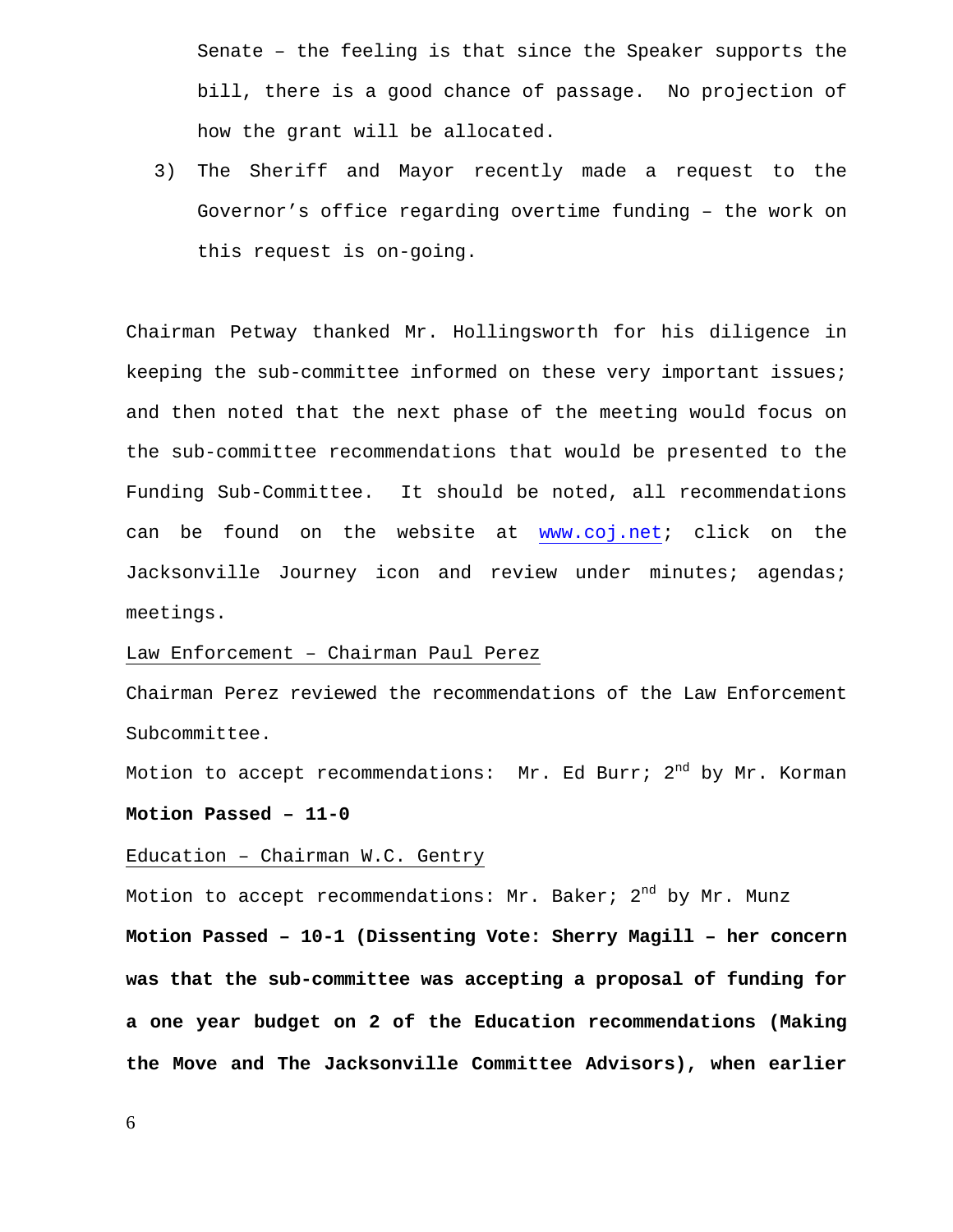**the sub-committee accepted a proposal of a five-year budget for Law Enforcement.) Dr. Magill's comments were taken into consideration and it was determined that this was an oversight by those who had projected out the numbers. It is the intent to fund the programs in future years as in all of the recommendations.** Neighborhood Safety & Stability – Chairman Tony Boselli

Chairman Boselli reviewed the recommendations of the Neighborhood Safety & Stability sub-committee.

Motion to accept recommendations: Mr. Munz;  $2^{nd}$  by Ms. Waters

**Motion Passed – 11-0** 

# Positive Youth Development – Chairwoman Audrey McKibbin Moran Chairwoman Moran reviewed the recommendations of the Positive Youth Development sub-committee.

Motion to accept recommendations: Mr. Korman;  $2^{nd}$  by Ms. Magill

#### **Motion Passed – 11-0**

#### Intervention & Rehabilitation – Chairman John Coxwell

Chairman Coxwell reviewed the recommendations of the Intervention & Rehabilitation sub-committee.

Motion to accept recommendations: Mr. Burr;  $2^{nd}$  by Mr. Korman

**Motion Passed – 11-0**

Chairman Petway thanked all of the sub-committee chairs and their members for all of the hard work and noted that now the work of the Funding Sub-Committee must begin. He explained to the assembly that he has met with the Mayor at length and fully understands that the Mayor has a great interest in funding all of